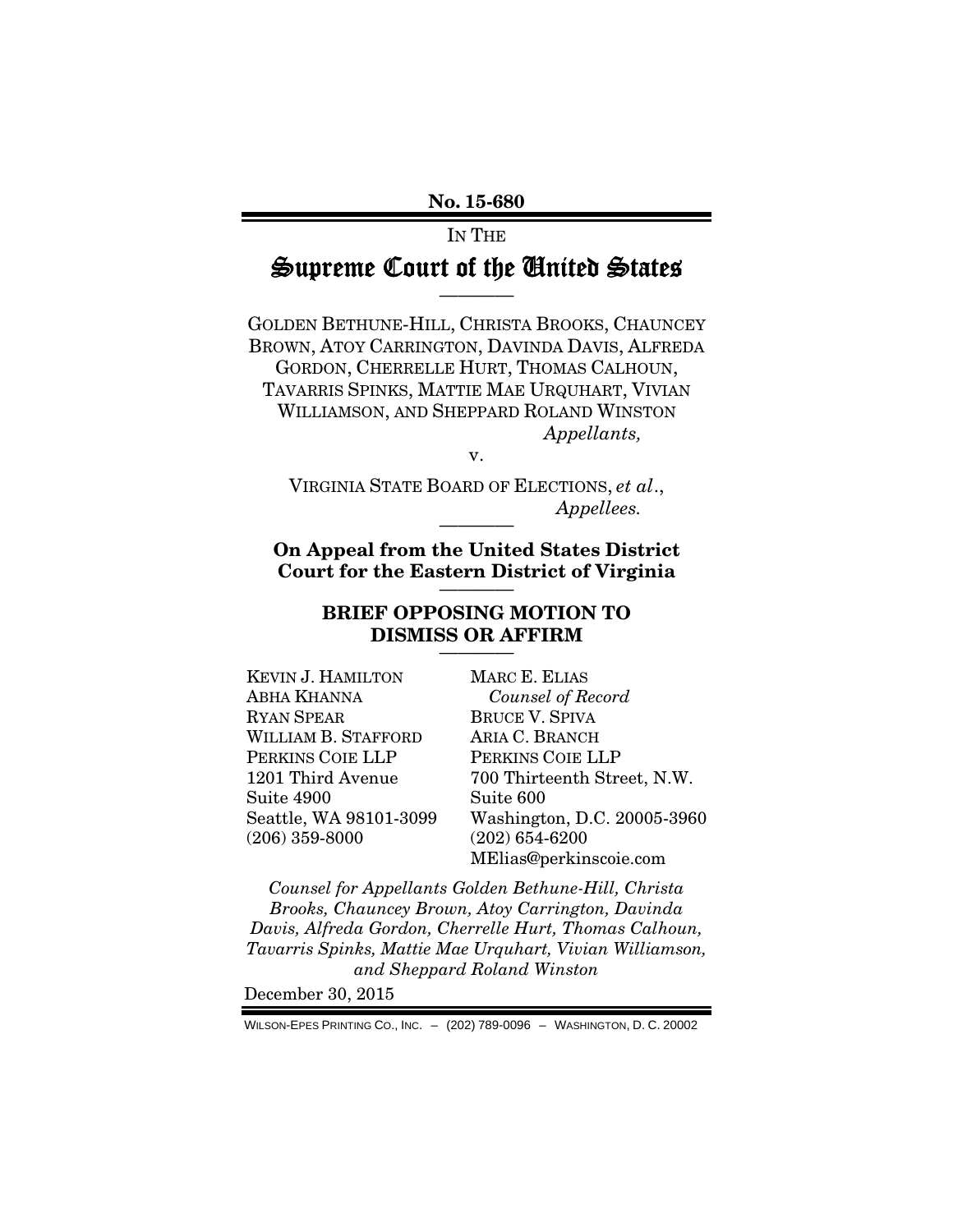# TABLE OF CONTENTS

Page

|                                                                                                                     | 11 |
|---------------------------------------------------------------------------------------------------------------------|----|
| I. PLAINTIFFS NEED NOT PROVE<br>VIOLATIONS OF NEUTRAL DISTRICT-<br>ING PRINCIPLES TO SHOW THAT<br>RACE PREDOMINATED | 1  |
| II. THE 55% BVAP TARGET HAD A Direct<br>AND SIGNIFICANT IMPACT ON                                                   | 4  |
| III. CIRCUMSTANTIAL EVIDENCE<br>FURTHER ESTABLISHES RACIAL                                                          | 6  |
| IV. RACE PREDOMINATED OVER                                                                                          | 9  |
| NONE OF THE CHALLENGED DISTRICTS<br>V.<br>ARE NARROWLY TAILORED                                                     | 10 |
|                                                                                                                     | 12 |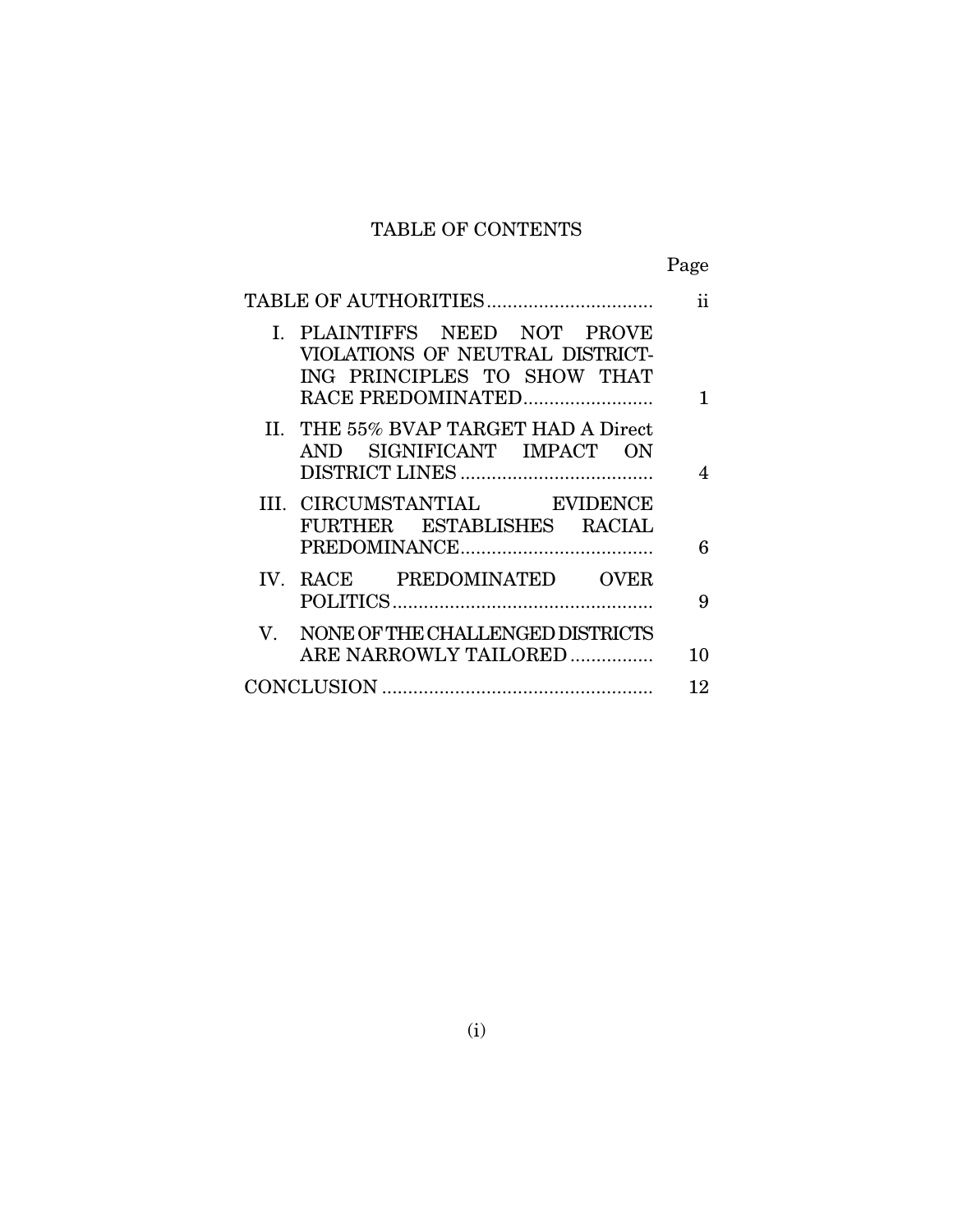## ii TABLE OF AUTHORITIES

# CASES Page(s)

| Ala. Legislative Black Caucus v. Alabama,                                                       |
|-------------------------------------------------------------------------------------------------|
| Brown v. Socialist Workers<br>'74 Campaign Comm.,<br>7                                          |
| Bush v. Vera,<br>10                                                                             |
| City of Sherrill v. Oneida Indian<br>Nation of N.Y.,<br>7                                       |
| Clark v. Putnam County,<br>293 F.3d 1261 (11th Cir. 2002)<br>3                                  |
| Easley v. Cromartie,<br>9                                                                       |
| Hays v. Louisiana,<br>839 F. Supp. 1188 (W.D. La. 1993)<br>3                                    |
| Louisiana v. Hays,<br>3                                                                         |
| Miller v. Johnson,                                                                              |
| Page v. Virginia State Bd. Of Elections,<br>No. 3:13CV678, 2015 WL 3604029                      |
| Shaw v. Hunt,<br>861 F. Supp. 408, 431 (E.D.N.C. 1994),<br>rev'd on other grounds, 517 U.S. 899 |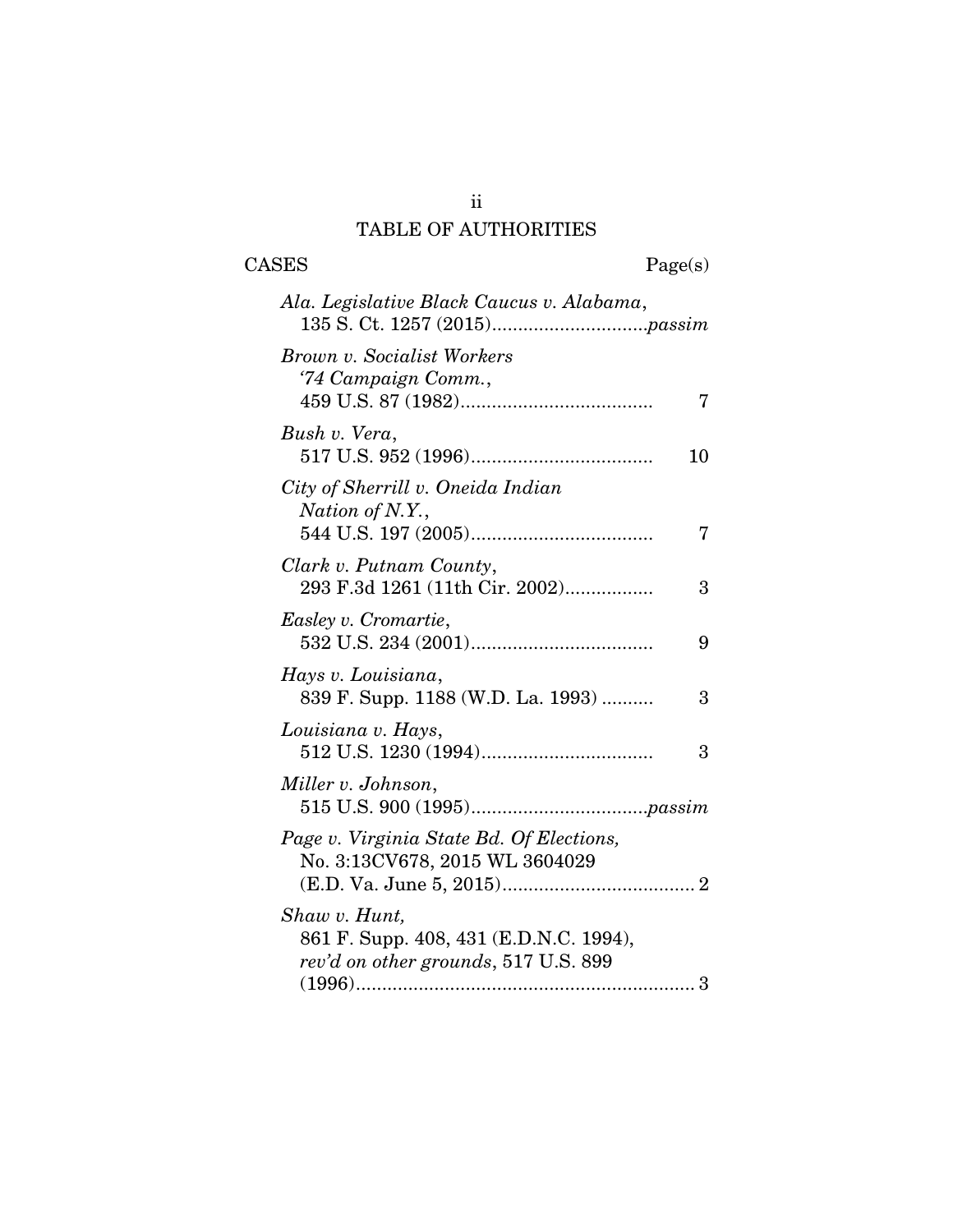## iii TABLE OF AUTHORITIES—Continued

Page(s)

| United Jewish Organizations v. Carey, |  |
|---------------------------------------|--|
| <b>CONSTITUTION</b>                   |  |

|--|--|--|--|--|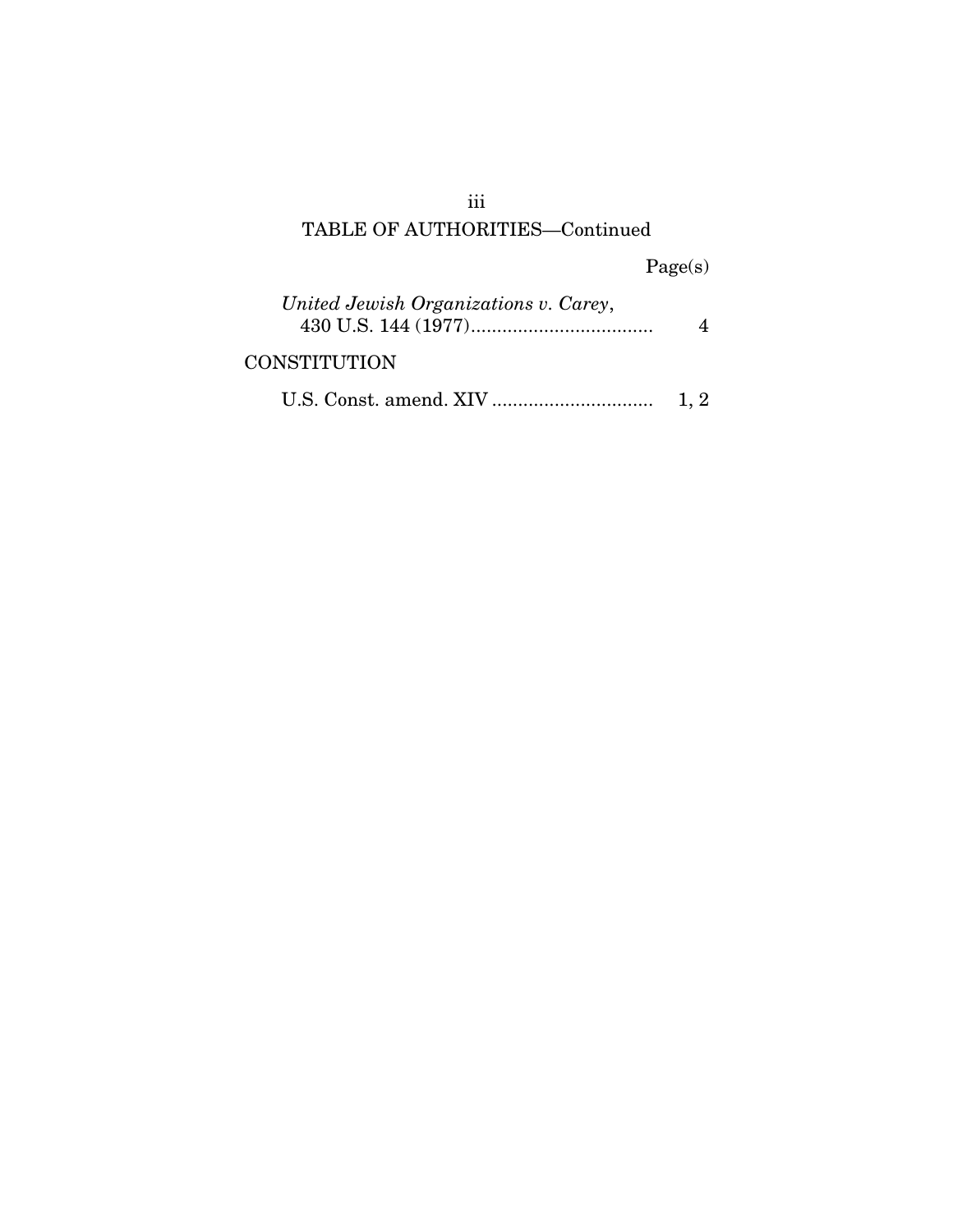#### BRIEF OPPOSING MOTION TO DISMISS OR AFFIRM

The majority below found that the Challenged Districts were drawn to comply with a strict racial quota of at least 55% Black Voting Age Population ("BVAP"). The lead mapdrawer admitted that he steadfastly adhered to that overtly racial rule. Other delegates testified that the quota pervaded the redistricting process. And the General Assembly rejected alternative plans and proposed revisions that violated the 55% rule. None of this is disputed.

Appellees argue that their race-based redistricting has no constitutional significance because, in hindsight, some of the Challenged Districts can be reconciled with "traditional districting principles." This Court flatly rejected that view in *Shaw v. Hunt*, 517 U.S. 899 (1996) ("*Shaw II*"), and for good reason. Under Appellees' proposed rule, legislators could *admittedly* sort voters by race yet evade judicial scrutiny so long as their lawyers could concoct post hoc excuses for district lines based on malleable and ill-defined "neutral" criteria. Indeed, that is precisely what happened here. The Equal Protection Clause does not tolerate that result.

### I. PLAINTIFFS NEED NOT PROVE VIOLA-TIONS OF NEUTRAL DISTRICTING PRINCIPLES TO SHOW THAT RACE PREDOMINATED

According to the majority, race does not predominate in the redistricting process even if the legislature openly declares that race predominated. Instead, race predominates only if plaintiffs also demonstrate '"*actual* conflict'" between the legislature's stated racial goals and race-neutral districting principles.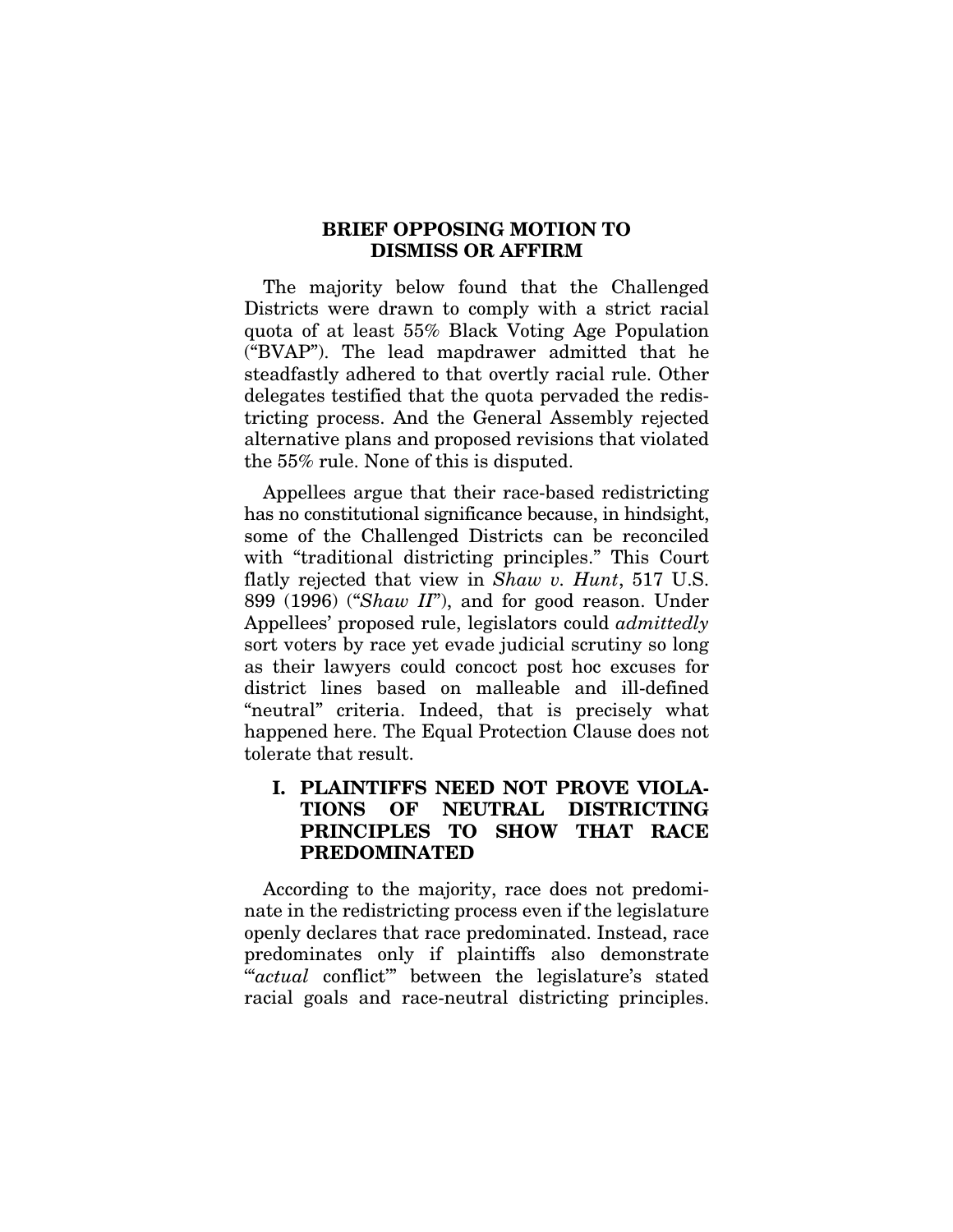J.S. App. 30a (quoting *Page v. Virginia State Bd. of Elections*, No. 3:13CV678, 2015 WL 3604029, at \*27 (E.D. Va. June 5, 2015) (Payne, J, dissenting)). Appellees insist that the majority's reasoning "followed settled law." Mot. at 20.

To the contrary: the majority's reasoning is virtually identical to the *dissent* in *Shaw II. See* 517 U.S. at 906- 07 ("In his dissent, Justice Stevens argues that strict scrutiny does not apply where a State 'respects' or 'compl[ies] with traditional districting principles.' . . . *That, however, is not the standard announced and applied in* Miller*.*") (quoting 517 U.S. at 930-31 (Stevens, J., dissenting)) (emphasis added). *Shaw II*  reinforced *Miller*'s unambiguous holding that plaintiffs may establish racial predominance "*either* through 'circumstantial evidence of a district's shape and demographics' *or* through, *more direct evidence going to legislative purpose*.'" *Id.* at 905 (quoting *Miller v. Johnson*, 515 U.S. 900, 916 (1995)) (emphasis added); *see also Miller*, 515 U.S. at 915 (plaintiffs are not "confined in their proof to evidence regarding the district's geometry and makeup"). If plaintiffs need not present *any* evidence regarding a "district's shape and demographics," then surely they need not prove that every line in every challenged district is attributable solely to race—especially if the legislature admits that it sorted voters by race. But that is precisely what the majority required here.

And the majority's error is more than evidentiary. Like Appellees, the majority assumes that there is no constitutional harm unless the legislature's (admitted) reliance on race caused "substantial" deviations from traditional districting criteria. But the Equal Protection Clause condemns unjustified race-based state action not misshapen districts. "[I]t [is] the presumed racial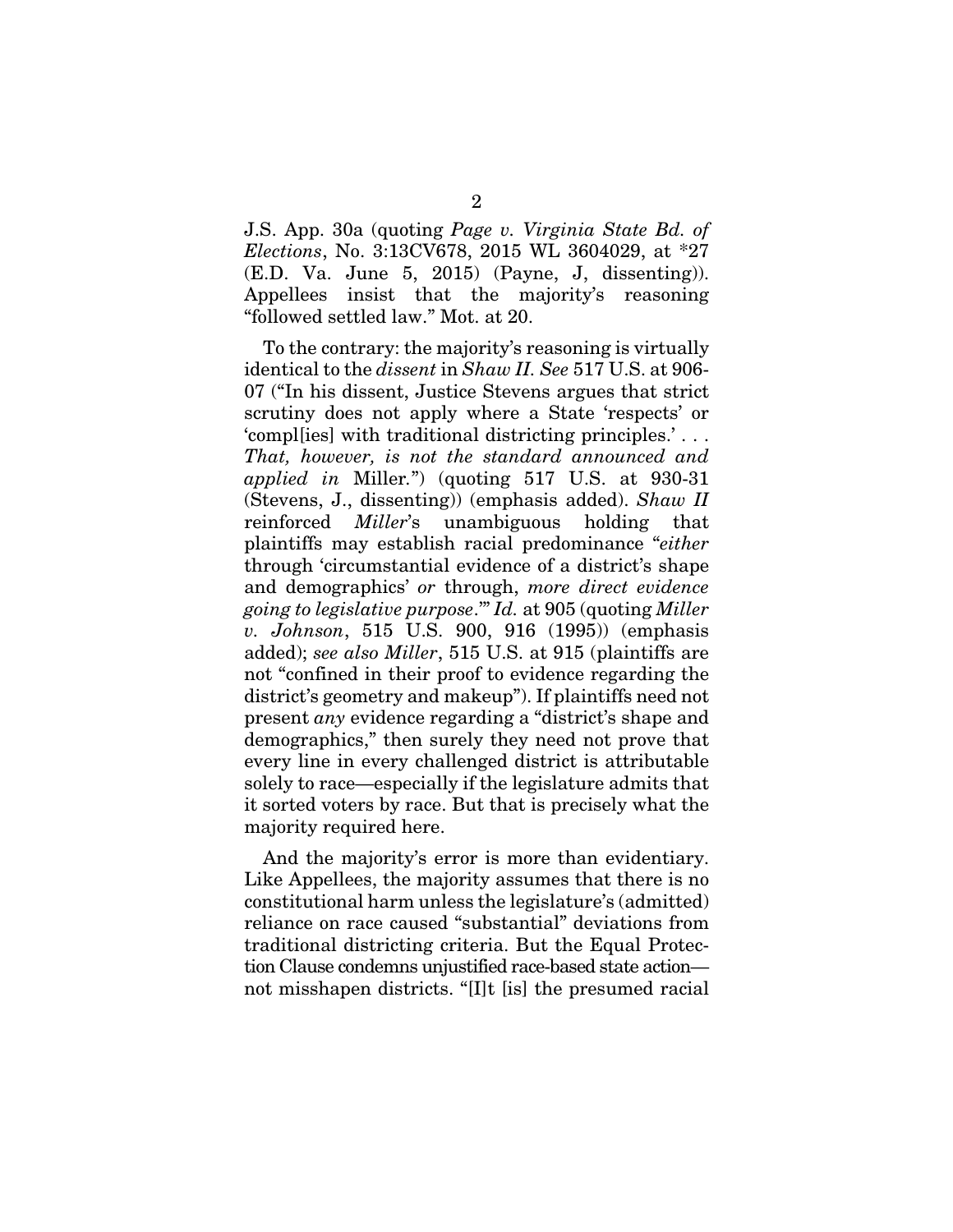purpose of State action, *not its stark manifestation*, that [is] the constitutional violation." *Miller*, 515 U.S. at 913 (emphasis added); *see also id*. (shape is not "a necessary element of the constitutional wrong" but simply "circumstantial evidence" that race "was the legislature's dominant and controlling rationale in drawing its district lines").

Thus, while *Miller* permits the parties to engage in a battle of competing inferences from circumstantial evidence, it does not instruct courts to ignore "more direct evidence going to legislative purpose." *Id*. at 916. If a legislature admittedly uses a fixed racial target to determine whether "to place a significant number of voters within or without a particular district," *id.*, it cannot avoid constitutional scrutiny because it also complied with some race-neutral districting principles along the way, *id.* at 915. *See also, e.g*., *Shaw v. Hunt*, 861 F. Supp. 408, 431 (E.D.N.C. 1994) ("If the line-drawing process is shown to have been infected by such a deliberate racial purpose, strict scrutiny cannot be avoided simply by demonstrating that the shape and location of the districts can rationally be explained by reference to some districting principle other than race, for the intentional classification of voters by race, though perhaps disguised, is still likely to reflect the impermissible racial stereotypes, illegitimate notions of racial inferiority and simple racial politics that strict scrutiny is designed to smoke out.") (internal quotation marks and citation omitted), *rev'd on other grounds*, 517 U.S. 899 (1996).1

<sup>&</sup>lt;sup>1</sup> Appellees claim that no court has ever held that race predominated where districts are drawn in "substantial compliance" with neutral criteria. Mot. at 19. They are wrong. In *Clark v. Putnam County*, 293 F.3d 1261, 1270-71 (11th Cir. 2002), for example, the court held that race predominated where the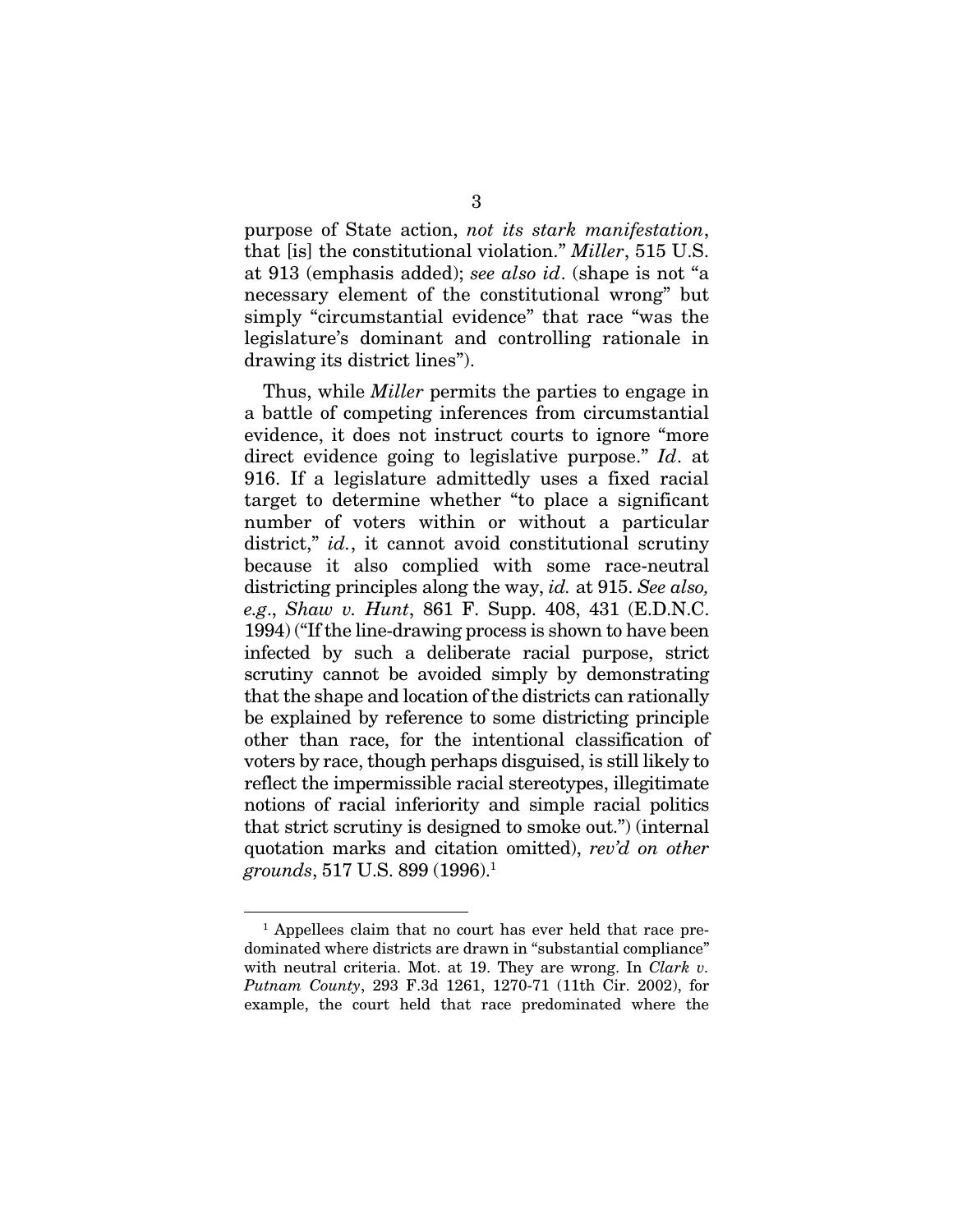#### II. THE 55% BVAP TARGET HAD A DIRECT AND SIGNIFICANT IMPACT ON DISTRICT LINES

Just as the majority misunderstands this Court's canonical racial gerrymandering cases, so too it misunderstands this Court's recent decision in *Alabama Legislative Black Caucus v. Alabama*, 135 S. Ct. 1257, 1271 (2015). The majority acknowledges that *Alabama* "could not be clearer that use of racial BVAP floors constitutes . . . significant evidence . . . of predominance." J.S. App. 30a. Nevertheless, it deems the use of a rigid racial quota in this case "largely irrelevant." *Id.* at 107a.

Appellees try to obscure that error by arguing that using racial quotas "is *how states comply* with the Voting Rights Act." Mot. at 21. But even if that is true, it is irrelevant to the predominance analysis. Legislatures may use numerical targets if they are narrowly tailored to achieve a compelling government interest. That does not undercut *Alabama*'s holding that the use of rigid racial quotas is "strong" evidence that race predominated. *Alabama*, 135 S. Ct. at 1271. And where race predominates—as it did here—strict scrutiny applies.<sup>2</sup>

Appellees also defend the use of a one-size-fits-all quota on the ground that any district-specific analysis of racial voting patterns "would be more race-

challenged districts were "relatively compact" and exhibited only "small" "irregularities in natural boundaries." 2

Appellees lean heavily on *United Jewish Organizations of Williamsburgh, Inc. v. Carey*, 430 U.S. 144 (1977), to argue otherwise, but that case predates *Shaw* and "does not apply to a claim that the State has separated voters on the basis of race." *Miller*, 515 U.S. at 915.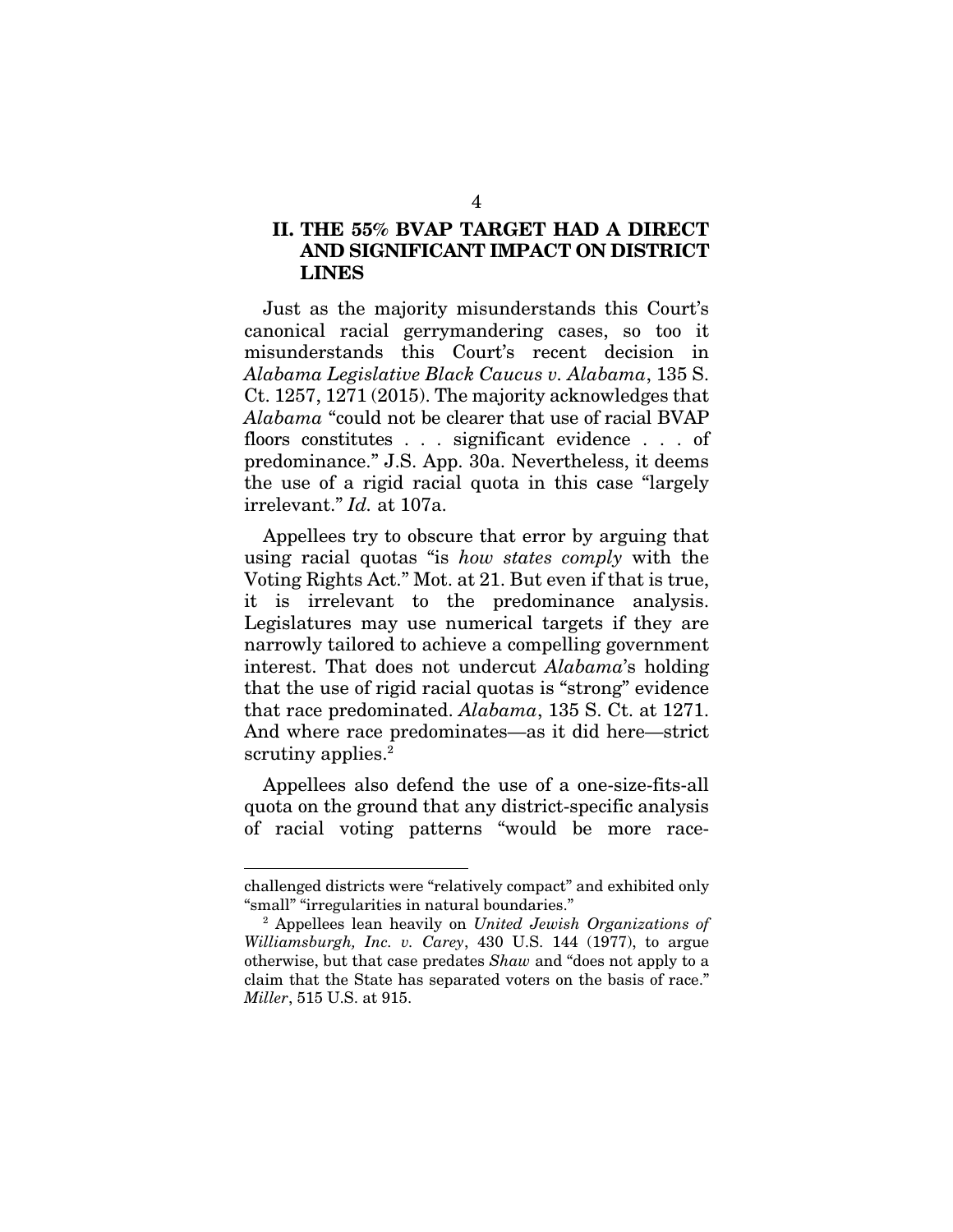conscious than applying one floor to all." Mot. at 23. In other words, Appellees argue that their use of a mechanical racial target is evidence that race did *not*  predominate. This Court held precisely the opposite in *Alabama.*

Lastly, Appellees pretend that the 55% BVAP floor had no actual effect on district boundaries. But that argument conflicts with the very opinion Appellees ask this Court to affirm. The majority below made clear that the 55% BVAP floor "*was used in structuring the districts*[.]" J.S. App. 19a (emphasis added). The record supports that view. At trial, delegates testified that the General Assembly refused to consider versions of the Challenged Districts that did not comply with the 55% BVAP rule. *See* J.S. 19 n.4. Contemporaneous email communications showed that Delegate Jones rejected proposals that violated that rule. *See* Pl. Ex. 30 at 1. And two delegates revealed how they were forced to cede areas they had previously represented to comply with the rule. *Id.* at 24-25. Thus, while the General Assembly's purported race-neutral goals gave way time and again,3 the 55% BVAP rule was never compromised. As Judge Keenan observed, the 55% BVAP rule "operated as a filter through which all line-drawing decisions had to pass." J.S. App. 138a (Keenan, J., dissenting).

In short, Appellees are not being candid when they suggest that the 55% rule had no effect on the General Assembly's redistricting decisions. The General Assembly adopted the 55% rule. The General Assembly

<sup>3</sup> *See, e.g.*, J.S. App. 121a (District 80 "makes little rational sense as a geographical unit"); *id*. at 92a, 96a, 128a (significant increase in number of locality and VTD splits in Districts 63, 75, and 95); Pl. Ex. 17 (ten incumbents paired).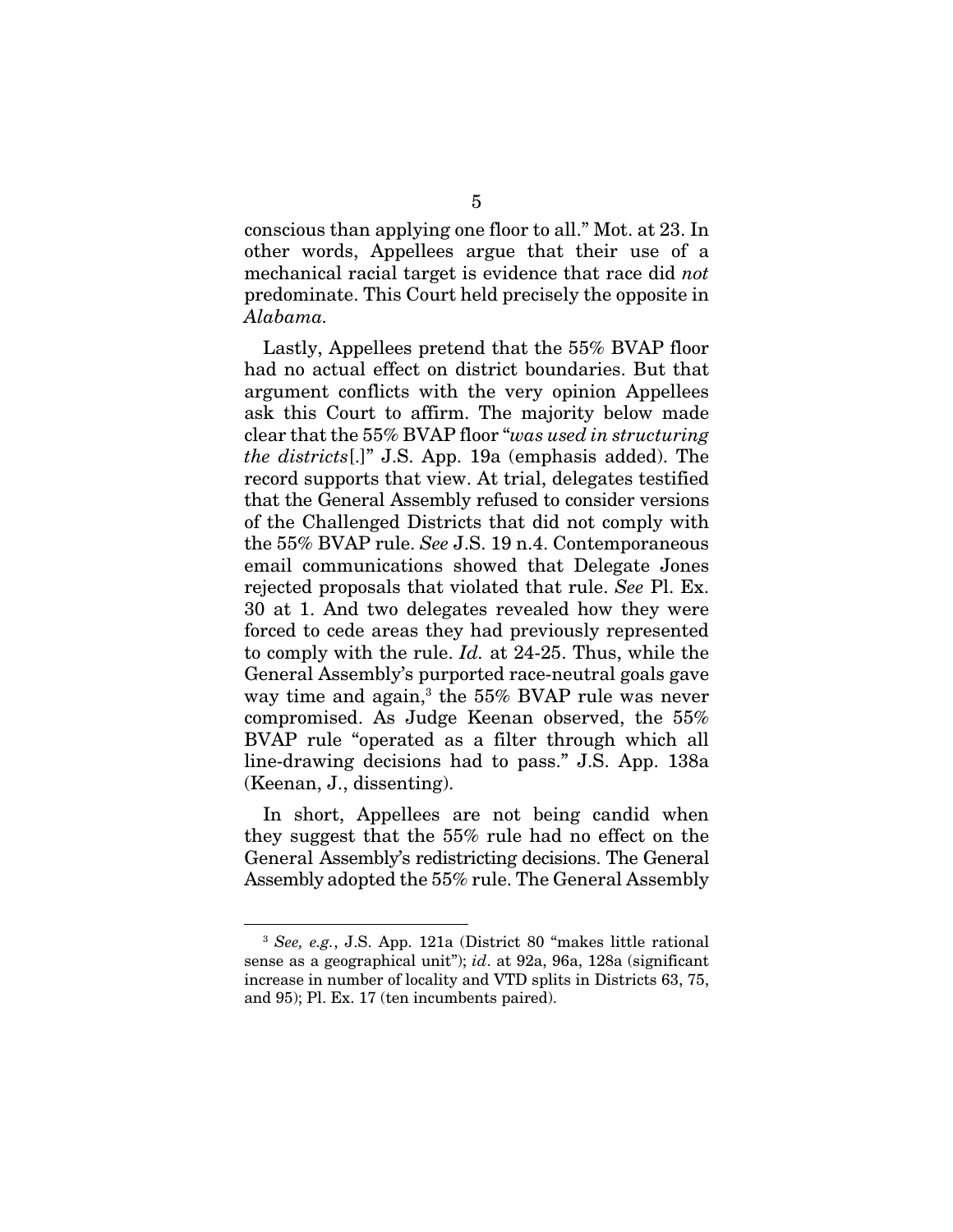implemented the 55% rule. And the Challenged Districts, each of which meet or exceed the 55% threshold, eloquently testify to the preeminent importance of that rigid racial quota.4

#### III. CIRCUMSTANTIAL EVIDENCE FURTHER ESTABLISHES RACIAL PREDOMINANCE

Even if circumstantial evidence were a threshold requirement, Appellees mischaracterize both the majority opinion and the record below in contending that Appellants showed no "derogation of traditional criteria in eight districts." Mot. at 21. In fact, Appellants presented circumstantial evidence as to each Challenged District. The majority found deviations from neutral criteria sufficient to warrant further examination in at least eight Challenged Districts. *See* J.S. App. 91a-130a (deviations found in Districts 63, 75, 70, 71, 74, 77, 80, and 95). It addressed "potential deviations" in two additional districts. *See id.* at 107a (District 69), 126a (District 90). In addition to the deviations acknowledged by the majority, Appellants presented undisputed expert testimony that the General Assembly swapped low BVAP areas for high BVAP areas to ensure that all Challenged Districts met the 55% BVAP target, *see* Pl. Ex. 50 at 27-37—precisely the kind of evidence credited in *Alabama*, 135 S. Ct. at 1266-67.5

<sup>4</sup> Contrary to Appellees' suggestion, Mot. at i, 21, Appellees do not advocate a "per se" rule. But on this specific factual record, the Court could determine that any one piece of evidence advanced by Appellants (including the General Assembly's nonnegotiable 55% BVAP rule) is, standing alone, sufficient to establish predominance.

<sup>&</sup>lt;sup>5</sup> Appellees' contention that Appellants have waived any challenge to the majority's consideration of expert testimony is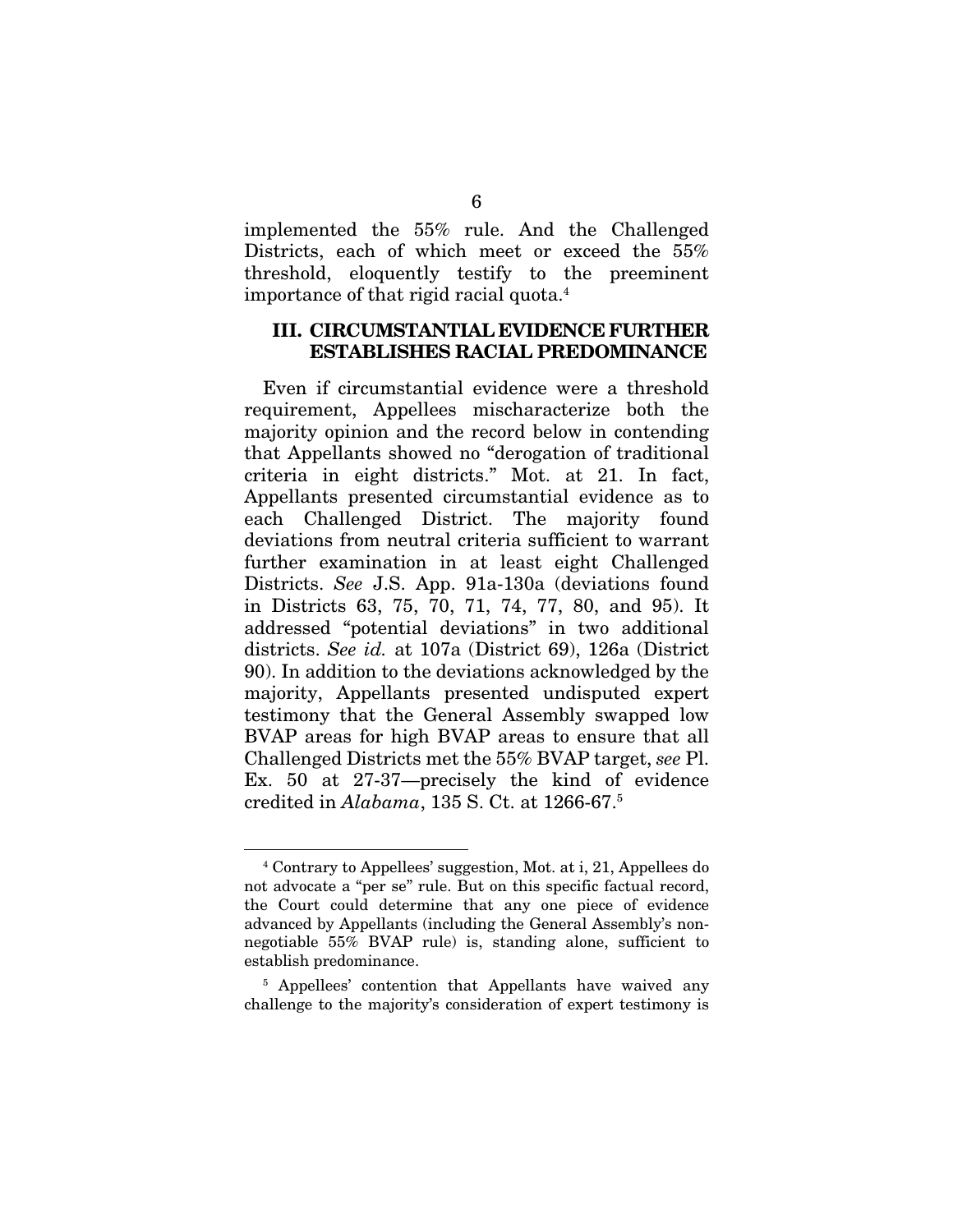In short, there was ample circumstantial evidence regarding each district's "shape and demographics." *Miller*, 515 U.S. at 916. Indeed, in most instances the majority acknowledged that evidence. The error lies primarily in the majority's faulty legal analysis, which allowed it to disregard such evidence wherever there was any possible race-neutral explanation for any deviation in a district. Under the majority's test, Appellants were not just required to prove that race was the General Assembly's predominant purpose; they were required to "prove that racial considerations subordinated *all* other neutral and race-neutral districting criteria" in the drawing of each and every district boundary. J.S. App. 96a (emphasis added). *See also id.* 111a ("[T]he legislature's pursuit of [the 55% BVAP floor] is not the 'predominate' [sic] criterion employed unless it subordinates *all* others.") (emphasis added).

Moreover, the "neutral" explanations that can effectively cancel out evidence of race-based redistricting are remarkably fluid. The majority openly admits there is no "standard" for determining compactness or contiguity, J.S. App. 54a, 57a, and that various raceneutral justifications can "form a 'backstop' for one another." *Id.* at 59a, 60a. In other words, these factors are so inherently malleable that they can be manipulated to explain away even the most egregious racebased districting schemes.

baseless. Appellees themselves rely on Appellants' expert testimony in their Motion, Mot. at 10, and the way the majority treated specific evidence in reaching its overall conclusions is "'fairly included' in the question[s] presented in the jurisdictional statement." *Brown v. Socialist Workers '74 Campaign Comm.*, 459 U.S. 87, 94 n.9 (1982); *see also City of Sherrill v. Oneida Indian Nation of N.Y.*, 544 U.S. 197, 214 n.8 (2005).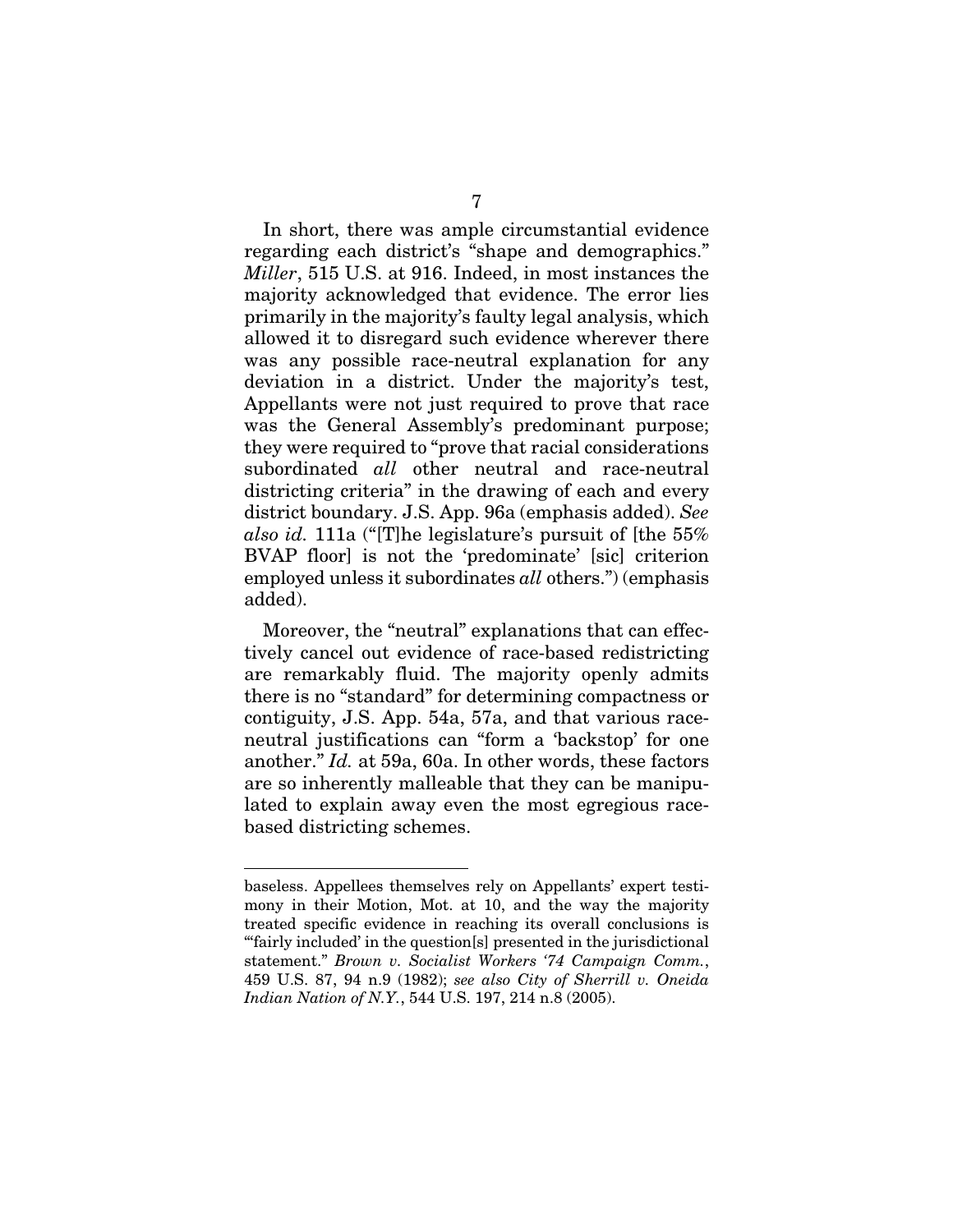The majority's analysis of "core retention" illustrates the point. Appellees argue, as they did below, that many of the Challenged Districts "maintain[ed] their configurations and constituencies." Mot. at 1. Appellants proved this justification false with respect to several districts that were *not* underpopulated yet replaced thousands of voters with different populations of different racial composition. *See, e.g.*, Pl. Ex. 50, tbls. 4, 5, 8 (District 70 added 26,000 people and removed 26,000 people, resulting in increased BVAP in nearby District 71); *id.* (District 74 added 16,000 people to similar effect). The majority recognized *Alabama*'s admonition against reliance upon core retention in the predominance inquiry. J.S. App. 74a. But where Appellants disproved the General Assembly's purported focus on core retention, they were chastised. *See* J.S. App. 109a ("Redistricting, by its very nature, involves the changing of districts."). And where Appellees defended district deviations on grounds of core retention, the majority weighed this factor against finding racial predominance. *See id*. at 117a. The takeaway, then, is that core retention "is not a meaningful answer" to a racial sorting claim, *id.* at 74a, except when it is, *see id.* at 117a, and the legislature's failure to adhere to this criterion despite its reliance upon it is not "suspicious," *id.* at 109a.

Nor are the "neutral" criteria Appellants must effectively disprove limited to "traditional districting principles" or even the majority's eleven categories. J.S. App. 53a-71a. As long as district deviations could be attributed to *any* consideration other than race, plaintiffs cannot meet their burden to show predominance. *See id*. at 93a (finding, in District 63, that Appellants failed to explain away "the artificial border provided by I-85," although no party advanced this as an explanation for the irregular boundary).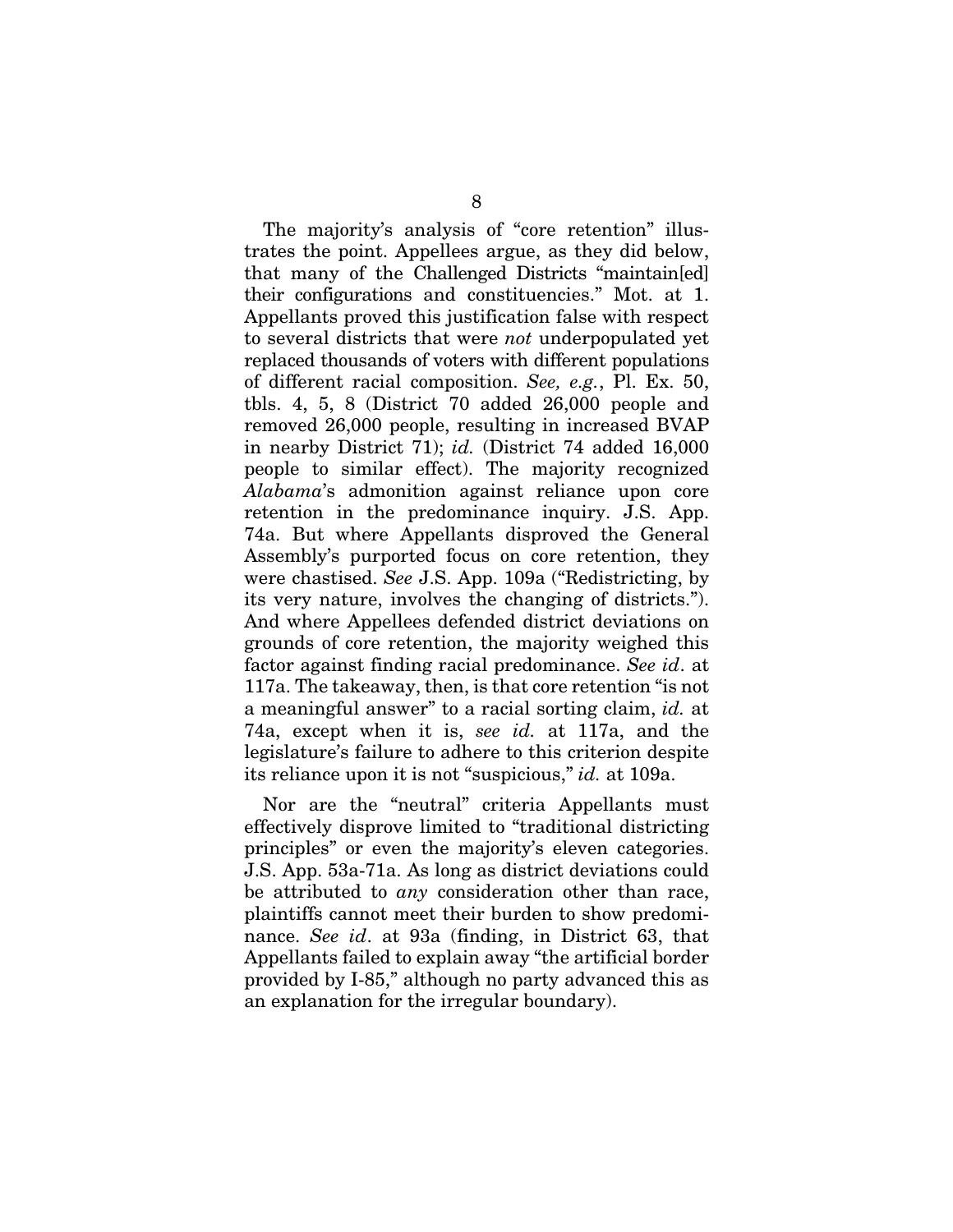Appellees cannot cite a single case endorsing this "any excuse will do" approach to predominance. The majority's warped view of circumstantial evidence mandates reversal.

#### IV. RACE PREDOMINATED OVER POLITICS

Even Appellees admit that at least three districts reflect gross deviations from neutral districting principles. Mot. at 28. But they contend that in the face of alleged "political considerations," Appellants cannot establish racial predominance. *Id.* This argument fails on every level.

Appellees' contention that Appellants were required to provide an alternative map that met all of the legislature's purported political objectives advanced during litigation is specious. First, *Easley v. Cromartie*, 532 U.S. 234 (2001), addressed only those instances where "racial identification" and "political affiliation" are highly correlated. *Id*. at 258. But here, these variables *are not* highly correlated: "In every area BVAP is a statistically significant predictor of the likelihood that a VTD ends up in one of the Challenged Districts." Pl. Ex. 50 at 43. "Party," by contrast, "is not." *Id.*<sup>6</sup>

Second, the record belies any claim that politics drove the redistricting process. The General Assembly's official criteria expressly subordinated political considerations to racial ones, Pl. Ex. 16, Delegate Jones denied any partisan motive, Tr. 483:1-2, and the General Assembly specifically stated that even decisions that seemed overtly political were, in fact, driven

<sup>6</sup> The majority's criticism that this expert testimony fails to account for factors other than race and politics, *see* J.S. App. 89a, has little bearing where Appellees' argument rests on the alleged predominance of politics over race.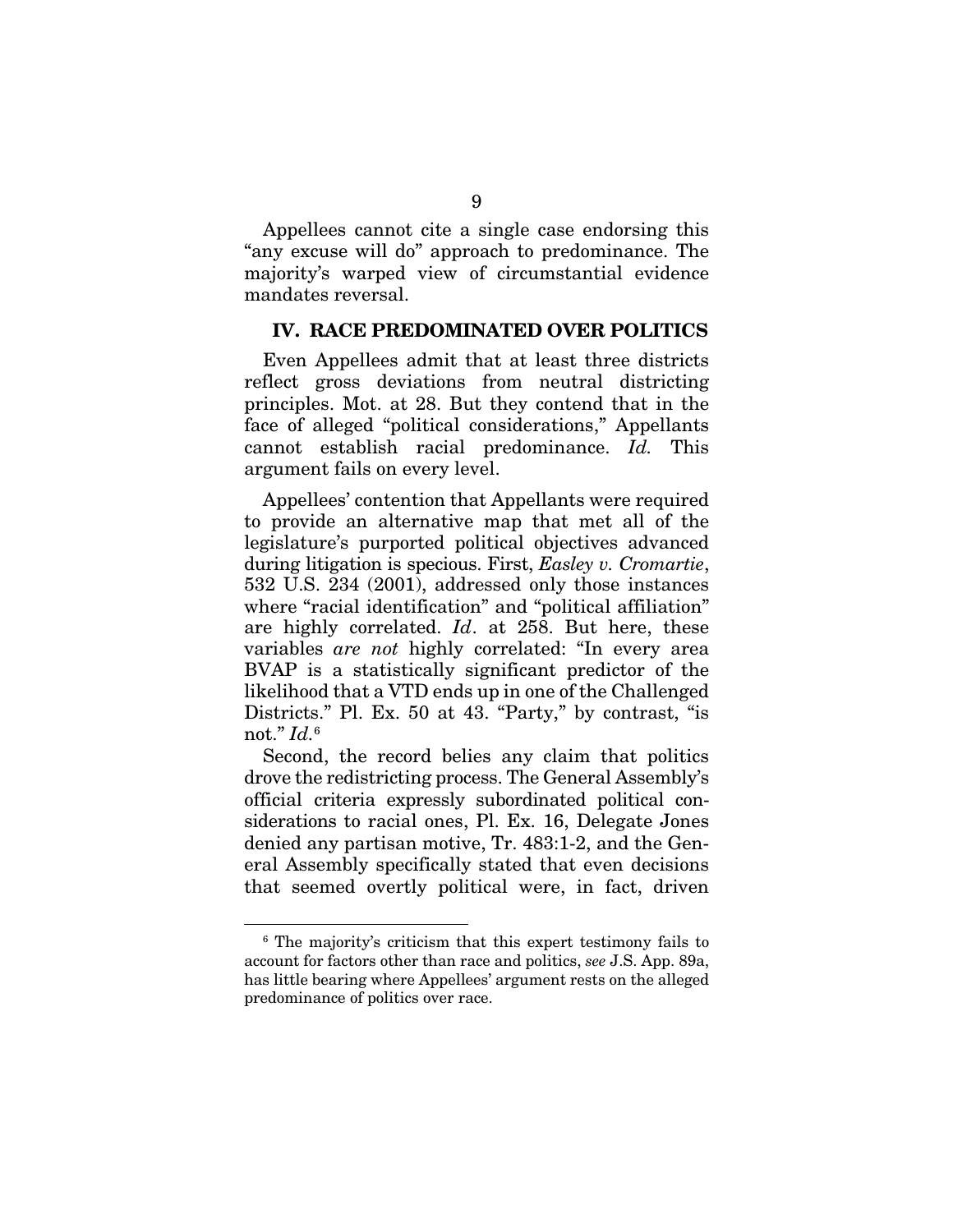by race, *see* Pl. Ex. 17 (the reason "why" certain incumbents were paired was "population/demographic changes" and the "requirements of the federal Voting Rights Act"). Appellees cannot have it both ways, disclaiming political motives during the redistricting process and then claiming the map is, in fact, a "political gerrymander" in litigation, Mot. at 29 n.22.

Indeed, Appellees effectively concede that, to the extent politics was a consideration, it was one of several factors explaining district lines. *See, e.g.*, Mot. at 28-29 (referring to incumbent protection, river crossings, and naval base). Appellees insist an alternative map is required where the state defends on the basis of *any* neutral principles. *Id.* at 29 n.22. But this Court has never held that an alternative map is the *sine qua non* of a successful *Shaw* claim and indeed has held that race predominated in numerous cases in which plaintiffs produced no alternative map. *See, e.g.*, *Bush v. Vera*, 517 U.S. 952, 969-70 (1996); *Miller*, 515 U.S. at 919.

#### V. NONE OF THE CHALLENGED DISTRICTS ARE NARROWLY TAILORED

Appellees fail to even mention the majority's narrow tailoring standard. J.S. App. 79a-86a. And for good reason: it has no basis in this Court's precedent, *see*  J.S. 33, and fails as a result.

Appellees refer to "copious evidence that allowing districts to fall to a raw majority would be retrogressive." Mot. at 30. But this "evidence" amounts to little more than vague concerns some delegates expressed about the continued ability of minorities (in general) to elect their candidates of choice. To set the record straight: minorities in each Challenged District have elected their candidates of choice in every general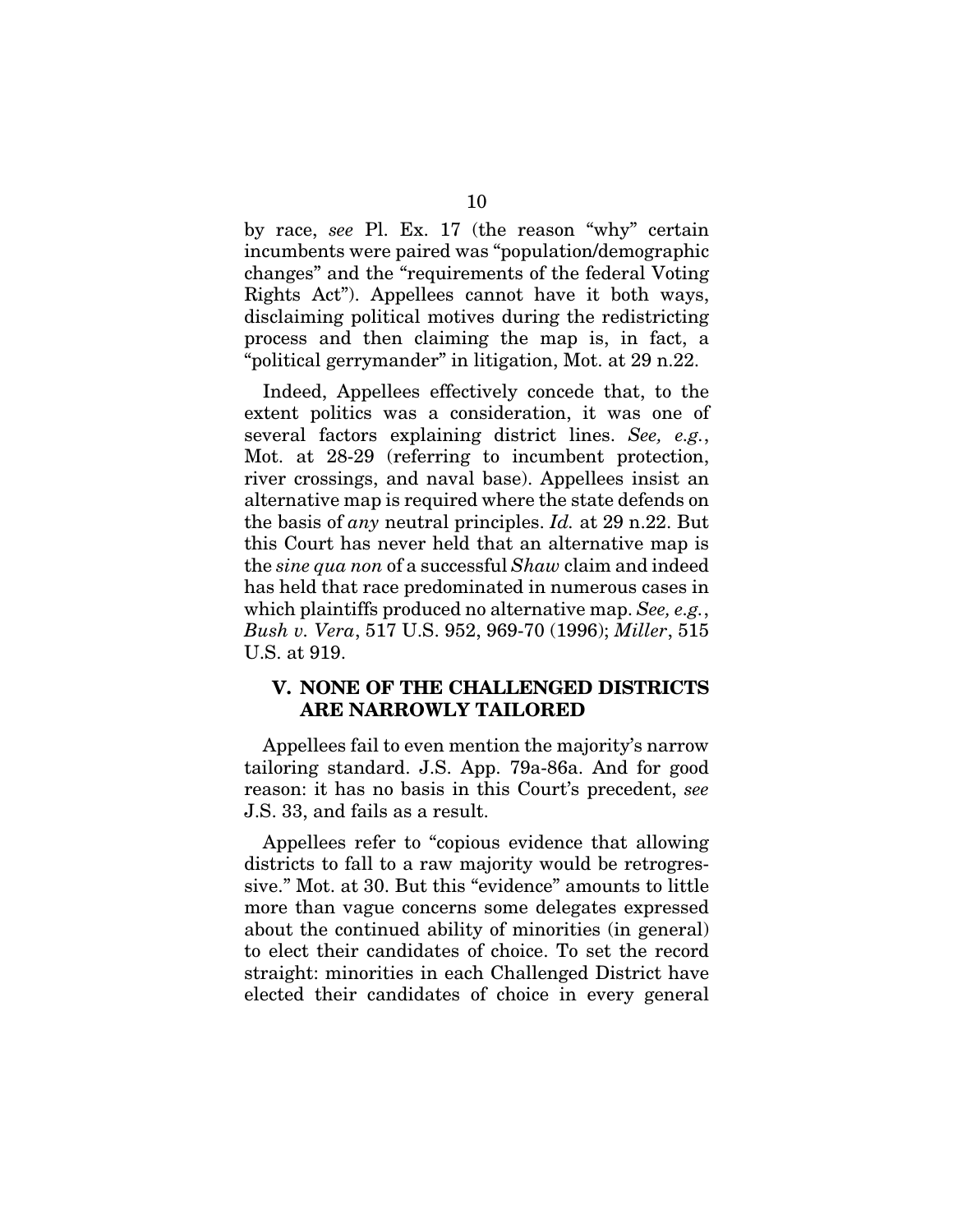election for at least a decade (and in many districts, since the early 1990s), whether the BVAP was as low as 46.3% or as high as 62.7%. Pl. Ex. 50, tbl. 4. And even if vague concerns warranted the predominant use of race, they provide no basis for an across-theboard 55% BVAP quota.

Appellees next baldly state that the General Assembly's "uncertainty" regarding "the minimum BVAP levels required to avoid retrogression" justifies its failure to narrowly tailor its use of race. Mot. at 31- 32. But *Alabama* requires a "strong basis in evidence," 135 S. Ct. at 1274, and thus directly refutes Appellees' cynical claim that in the absence of perfect data the only proper analysis is no analysis at all.

Finally, Appellees' claim that the higher BVAP thresholds at issue in *Alabama* render that case inapplicable, Mot. at 33-34, only reinforces Appellees' "mechanical[] rel[iance] upon numerical percentages" to the exclusion of all other "significant circumstances." *Alabama*, 135 S. Ct. at 1273. The question of how much is too much is entirely a function of fact; in an area with high crossover voting and low polarization, for instance, 55% BVAP could be deemed just as excessive as 70% BVAP would be in a highly polarized area. But the General Assembly made no inquiry into these facts. Instead, they "asked the wrong question with respect to narrow tailoring," *id.* at 1274, specifically: "How can we achieve at least 55% BVAP in all majority-minority districts?" Here, as in *Alabama*, "[a]sking the wrong question . . . led to the wrong answer." *Id.*